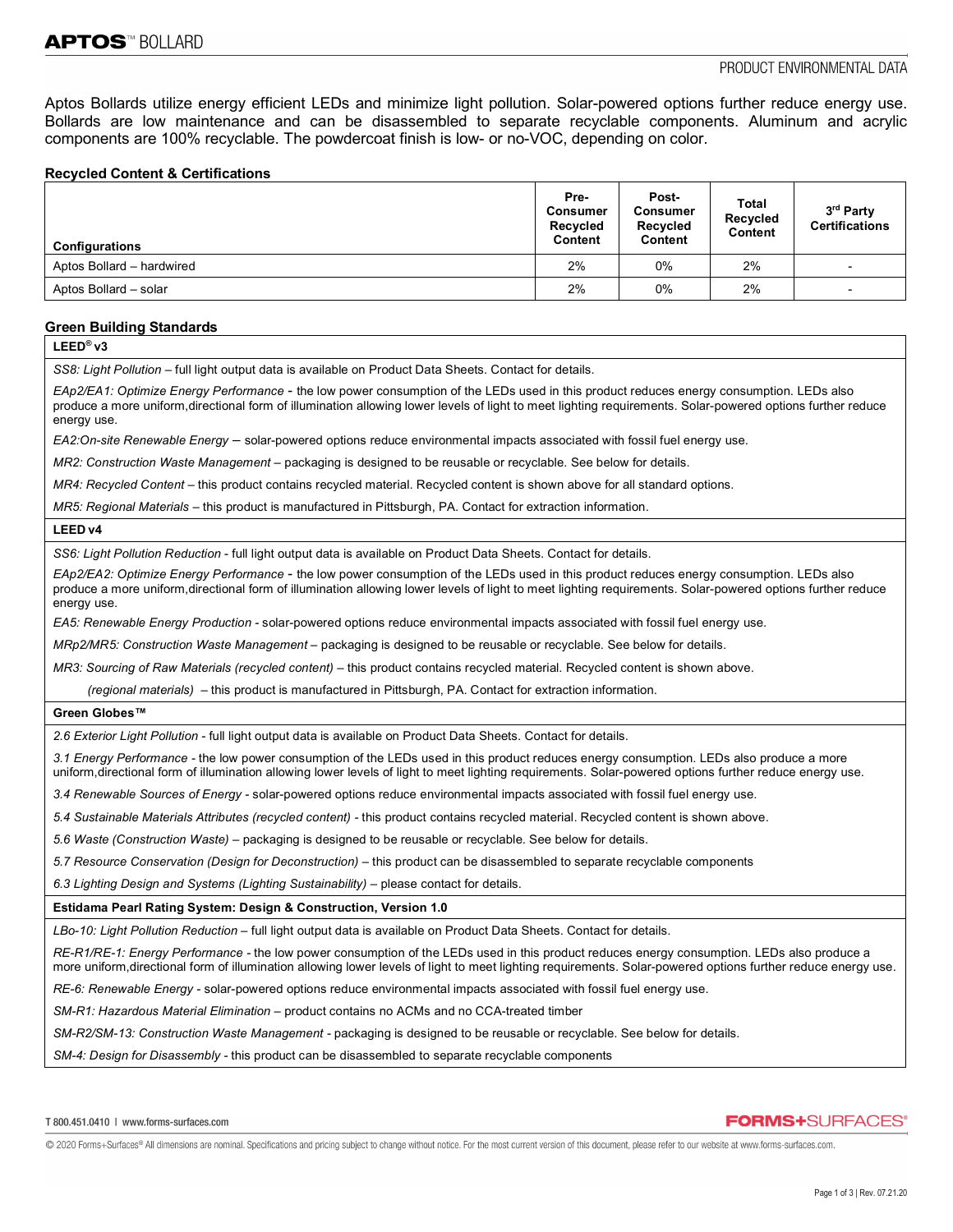### **Green Building Standards continued**

## **SITES v2 Rating System**

*Materials C5.3: Design for adaptability and disassembly* - this product can be disassembled to separate recyclable components

*Materials C5.5: Use recycled content materials -* this product contains recycled material. Recycled content is shown above for all standard options.

*Materials C5.6: Use regional materials -* this product is manufactured in Pittsburgh, PA. Contact for extraction information.

*HHWB C6.8: Reduce light pollution* - full light output data is available on Product Data Sheets. Contact for details.

*Construction C7.5: Divert construction and demolition materials from disposal -* packaging is designed to be reusable or recyclable. See below for details. *O+M C8.5: Reduce outdoor energy consumption* – the low power consumption of the LEDs used in this product reduces energy consumption. LEDs also produce a more uniform, directional form of illumination allowing lower levels of light to meet lighting requirements. Solar-powered options further reduce energy use.

### **Product Materials**

| <b>Material</b>                                                                                                                                                                                                                                       | <b>Description</b>                                                                                                                 | Mainte-<br>nance<br>$(0-5)^*$ | <b>Inherent</b><br>Value<br>$(0-5)$ ** | ත<br>ъ<br>å | esis | rapialy<br>Renewable<br>Rapidl | 용<br>σ | Scratch<br>Resistant |
|-------------------------------------------------------------------------------------------------------------------------------------------------------------------------------------------------------------------------------------------------------|------------------------------------------------------------------------------------------------------------------------------------|-------------------------------|----------------------------------------|-------------|------|--------------------------------|--------|----------------------|
| Acrylic                                                                                                                                                                                                                                               | Thermoplastic, petroleum-based polymer often used as a<br>substitute for glass because of its high impact strength and<br>clarity. | 4                             |                                        |             | x    |                                | x      |                      |
| Aluminum                                                                                                                                                                                                                                              | Corrosion-resistant metal that is suitable for many fabrication<br>methods.                                                        | 3                             |                                        |             | x    |                                | x      |                      |
| *Maintenance ratings are assigned as follows: 0 - High level of maintenance required to keep up product performance and aesthetics; 5 - Absolutely no maintenance required<br>to keep up product's visual appearance and performance characteristics; |                                                                                                                                    |                               |                                        |             |      |                                |        |                      |

'Inherent value ratings are assigned based on the material's scrap value: 0 – No scrap value, or negative scrap value, and/or no scrap market; 5 – High scrap value, accompanied by robust scrap market

#### **Processes**

| <b>Process</b>              | <b>Description</b>                                                                                                                                                                                                                                                                                                                            |
|-----------------------------|-----------------------------------------------------------------------------------------------------------------------------------------------------------------------------------------------------------------------------------------------------------------------------------------------------------------------------------------------|
| Aluminum Making             | A two-step process by which the aluminum is first dissolved in a caustic bath and then precipitated out in<br>crystals. This two-step process can be circumvented by using recycled scrap that is melted down to form new<br>parts.                                                                                                           |
| Casting                     | The process of creating a solid object by pouring molten metal into a mold and allowing it to cool.                                                                                                                                                                                                                                           |
| Cutting                     | A variety of methods may be used to cut through various materials.                                                                                                                                                                                                                                                                            |
| Machining                   | A form of subtractive or additive manufacturing often requiring specialty tooling to physically remove or add<br>material to achieve a desired geometry.                                                                                                                                                                                      |
| <b>Metal Protection</b>     | A process in which metal receives a thin layer of coating to improve corrosion resistance and coating adhesion.                                                                                                                                                                                                                               |
| <b>Plastics Manufacture</b> | Plastic is the common term for a wide range of synthetic or semi-synthetic organic solid materials used in<br>industrial applications. Plastics are typically polymers of high molecular weight, and may contain other<br>substances to improve performance or reduce costs.                                                                  |
| Powdercoating               | A solvent-free finishing method in which electrically charged particles of pigmented resins are sprayed onto a<br>product. Electrical grounding of the coated object causes the charged powder to adhere to the surface. When<br>baked in a curing oven the deposited powder melts and fuses together to form a durable, cross-linked coating |
| Sand Blasting               | The process of smoothing, shaping and cleaning a hard surface by forcing solid particles across that surface at<br>high speeds to provide an even finish.                                                                                                                                                                                     |
| Welding                     | A process that joins two similar metals by causing coalescence. Usually accomplished by melting the work<br>pieces and adding a filler material to form a pool of molten metal that cools to become a strong joint.                                                                                                                           |

**FORMS+SURFACES®** 

@ 2020 Forms+Surfaces® All dimensions are nominal. Specifications and pricing subject to change without notice. For the most current version of this document, please refer to our website at www.forms-surfaces.com.